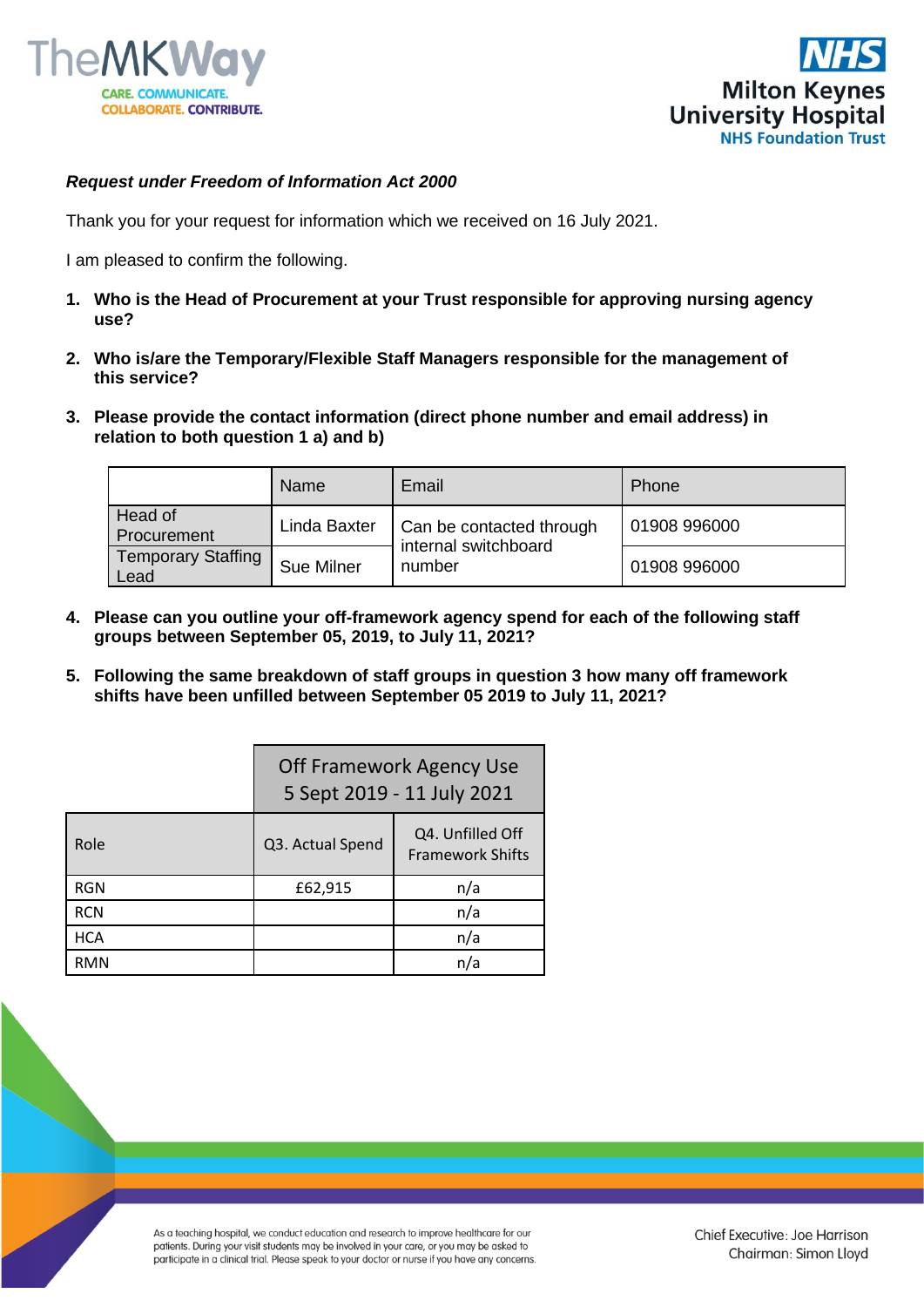| <b>ITU Nurse</b>                     | £21,072 | n/a |  |
|--------------------------------------|---------|-----|--|
| CPN (Band 6)                         |         | n/a |  |
| <b>Scrub Nurses</b>                  |         | n/a |  |
| <b>ODPs</b>                          |         | n/a |  |
| <b>Theatre Nurses</b>                |         | n/a |  |
| <b>A&amp;E Nurses</b>                | £2548   | n/a |  |
| GPs                                  |         | n/a |  |
| <b>ANPs</b>                          |         | n/a |  |
| <b>Nurse Practitioner</b>            |         | n/a |  |
| <b>Advd Clinical</b><br>Practitioner |         | n/a |  |

**6. Since the start of January 2019 to present please provide the current charge rate from Off Framework agencies Nursing providers a clear breakdown of the workers pay rate and agency commission?**

We pay a total charge rate so do not know the split between worker's pay rate and agency commission.

**7. Based on the above information who are your current Off Framework agencies and how many shifts have been booked for each month from September 05 2019 to July 11, 2021?**

|                                          | No of Off Framework Shifts per<br><b>Month</b> |               |          |               |
|------------------------------------------|------------------------------------------------|---------------|----------|---------------|
| <b>Off Framework</b><br><b>Suppliers</b> | <b>Jul-21</b>                                  | <b>Feb-21</b> | $Jan-21$ | <b>Dec-20</b> |
| Frontline                                | 0                                              | 0             | 0        | 0             |
| Greenstaff                               | 1                                              | O             | O        | 0             |
| MedGen                                   | 0                                              | 0             | 0        | 0             |
| Nursing-24                               | ŋ                                              | 0             | O        | 0             |
| Raven                                    | 0                                              | 12            | O        | 0             |
| Thornbury                                | 1                                              | 0             | 1        | 63            |
| Unity                                    | 5                                              | 0             | O        | 0             |
| <b>Vulcan Healthcare</b>                 | 0                                              | 0             | O        | 0             |

- **8. Can you please provide the charge rates for the below nursing levels that Off Framework have been charging you since September 05 2019 to July 11, 2021?**
- **a) RGNs (ward nurse) Band 5**
- **b) RCNs Band 5**
- **c) Healthcare assistance Band 2**
- **d) RMNs Band 5**
- **e) Specialist ITU Nurses Band 5 and 6**
- **f) CPNs Band 6**
- **g) Scrub Nurses Band 5**